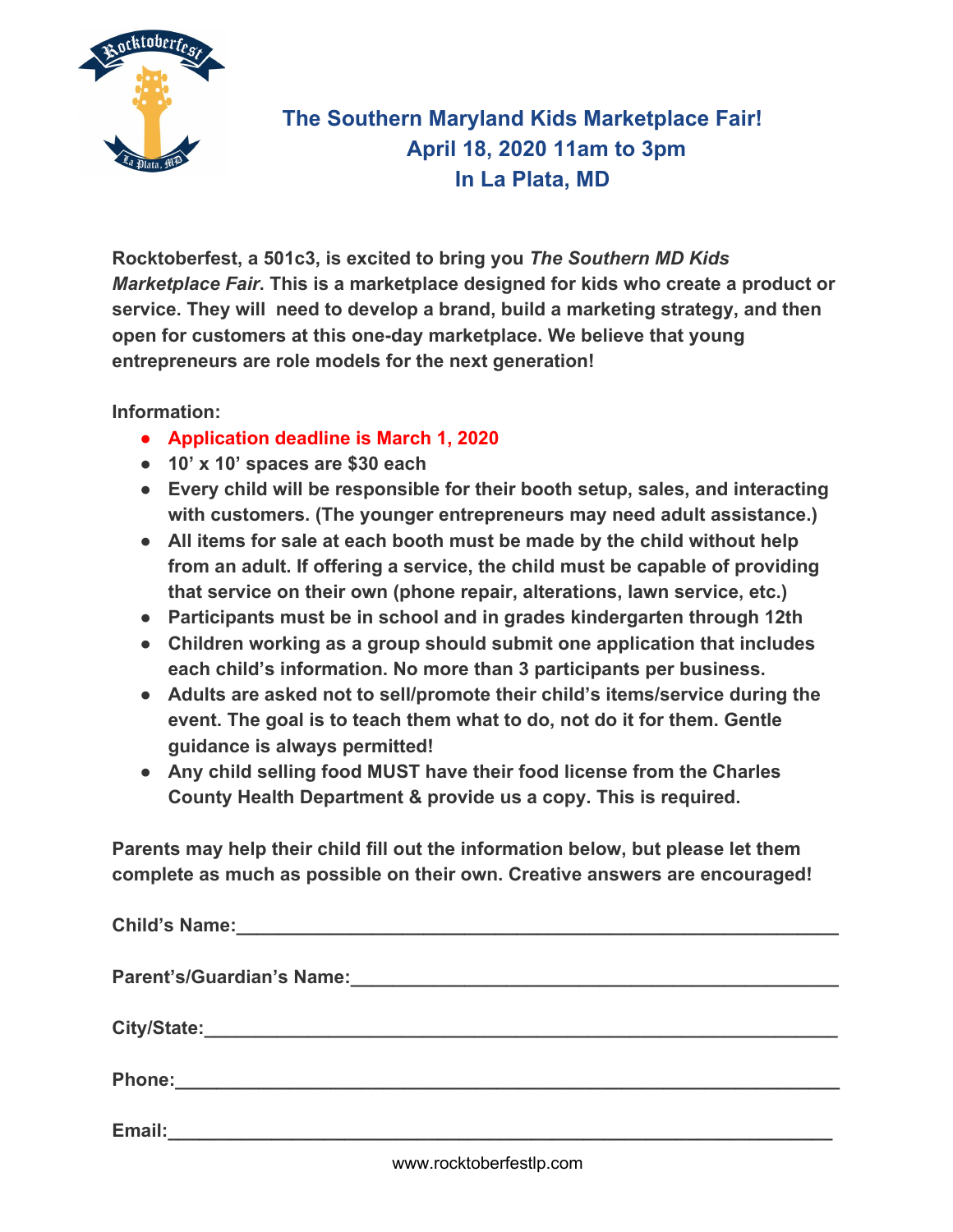

Name of your Business: Name of your Business:

What product or service will you be selling:<br>
What product or service will you be selling:

What is your cost per product/service? How much does each product/service cost you?<br>
<u>cost you?</u>

How will you pay for your startup costs? If someone is helping you with the costs, how do you plan on paying them back?<br>
<u>Letter and the manuscription of them back</u>

How will you advertise/market your business before this event?

How will you determine if your business had a successful day after the event is over? Note that the contract of the contract of the contract of the contract of the contract of the contract of the contract of the contract of the contract of the contract of the contract of the contract of the contract o